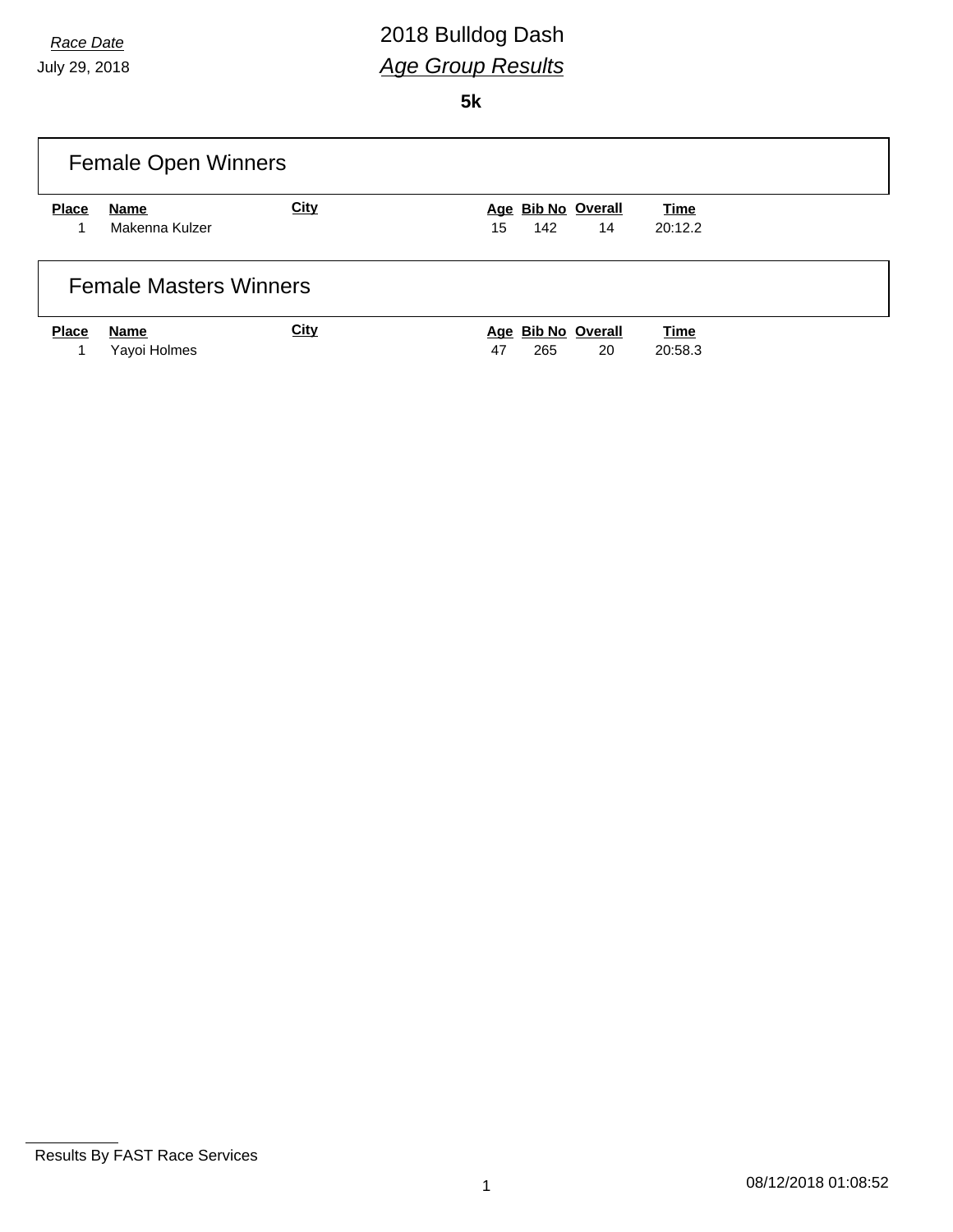## *Race Date* 2018 Bulldog Dash *Age Group Results*

**5k**

| Female 10 and Under                |             |                                   |
|------------------------------------|-------------|-----------------------------------|
| <b>Place</b><br>Name               | <u>City</u> | Age Bib No Overall<br><u>Time</u> |
| Ella Waters<br>$\boldsymbol{\ast}$ |             | 220<br>31:30.0<br>369<br>9        |
| 2 * Kayla Teav                     |             | 358<br>277<br>38:00.3<br>10       |
| Kimi Holmes                        |             | 289<br>40:00.2<br>267<br>9        |

#### Female 11 to 14

| <b>Place</b>                   | <b>Name</b>           | <b>City</b> |    | Age Bib No Overall |     | <b>Time</b> |
|--------------------------------|-----------------------|-------------|----|--------------------|-----|-------------|
| $\mathbf{1}$                   | Marianna Gazzara      |             | 14 | 123                | 59  | 23:33.5     |
| $\overline{2}$<br>$\pmb{\ast}$ | Lexi Kulzer           |             | 14 | 141                | 60  | 23:33.8     |
| 3                              | Lauren Teav           |             | 13 | 359                | 80  | 24:31.9     |
| $\overline{\mathbf{4}}$        | Kira Cousin           |             | 14 | 113                | 93  | 24:58.8     |
| 5                              | Nina Phelan           |             | 14 | 159                | 99  | 25:05.2     |
| 6                              | Arianna Meyer         |             | 14 | 296                | 106 | 25:14.8     |
| $\overline{7}$                 | Kara Grieve           |             | 14 | 132                | 128 | 26:35.6     |
| 8                              | <b>Ellie Brink</b>    |             | 14 | 107                | 136 | 26:52.6     |
| 9                              | Claudia Vlasoff       |             | 14 | 183                | 137 | 26:55.0     |
| 10                             | Ashlyn Purvis         |             | 13 | 163                | 159 | 28:07.3     |
| 11                             | Francesca Nguy        |             | 13 | 153                | 163 | 28:27.7     |
| 12                             | Amanda Damrow         |             | 14 | 115                | 169 | 28:46.2     |
| 13                             | <b>Emily Stephens</b> |             | 14 | 174                | 171 | 28:56.0     |
| 14                             | Sarah Dickinson       |             | 14 | 117                | 193 | 30:02.1     |
| 15                             | <b>Emma Waters</b>    |             | 12 | 370                | 197 | 30:16.2     |
| 16                             | Cara Gowens           |             | 13 | 243                | 203 | 30:40.9     |
| 17                             | Sofia Vega Oviedo     |             | 14 | 182                | 223 | 31:49.4     |
| 18                             | Emma Reeves           |             | 14 | 165                | 235 | 32:58.1     |
| 19                             | Sarah Rummins         |             | 14 | 329                | 238 | 33:03.9     |
| 20                             | Jessica Kalish        |             | 14 | 413                | 240 | 33:42.6     |
| 21                             | <b>Hailey Green</b>   |             | 13 | 131                | 241 | 33:43.1     |
| 22                             | Izzy Rodriguez        |             | 14 | 450                | 248 | 34:27.1     |
| 23                             | Naomi Kim             |             | 14 | 451                | 257 | 36:06.0     |
| 24                             | Lucy Zachok           |             | 13 | 386                | 258 | 36:09.0     |
| 25                             | <b>Sydney Winkler</b> |             | 14 | 188                | 259 | 36:10.3     |
| 26                             | Sarah Juvera          |             | 12 | 463                | 263 | 36:22.2     |
| 27                             | Lauren Gonzalez       |             | 14 | 126                | 266 | 36:35.8     |
| 28                             | Olivia Rodriguez      |             | 14 | 169                | 268 | 36:42.9     |
| 29                             | Kayleigh Griffin      |             | 14 | 133                | 271 | 36:50.3     |
| 30                             | <b>Ally Reeves</b>    |             | 12 | 321                | 278 | 38:03.4     |
| 31                             | <b>Piper Sowter</b>   |             | 12 | 344                | 279 | 38:03.4     |
| 32                             | Kei Holmes            |             | 11 | 266                | 288 | 39:52.5     |
| 33                             | Karis Teague          |             | 14 | 177                | 292 | 40:19.4     |
| 34                             | Lucia Rogers          |             | 14 | 422                | 293 | 40:19.5     |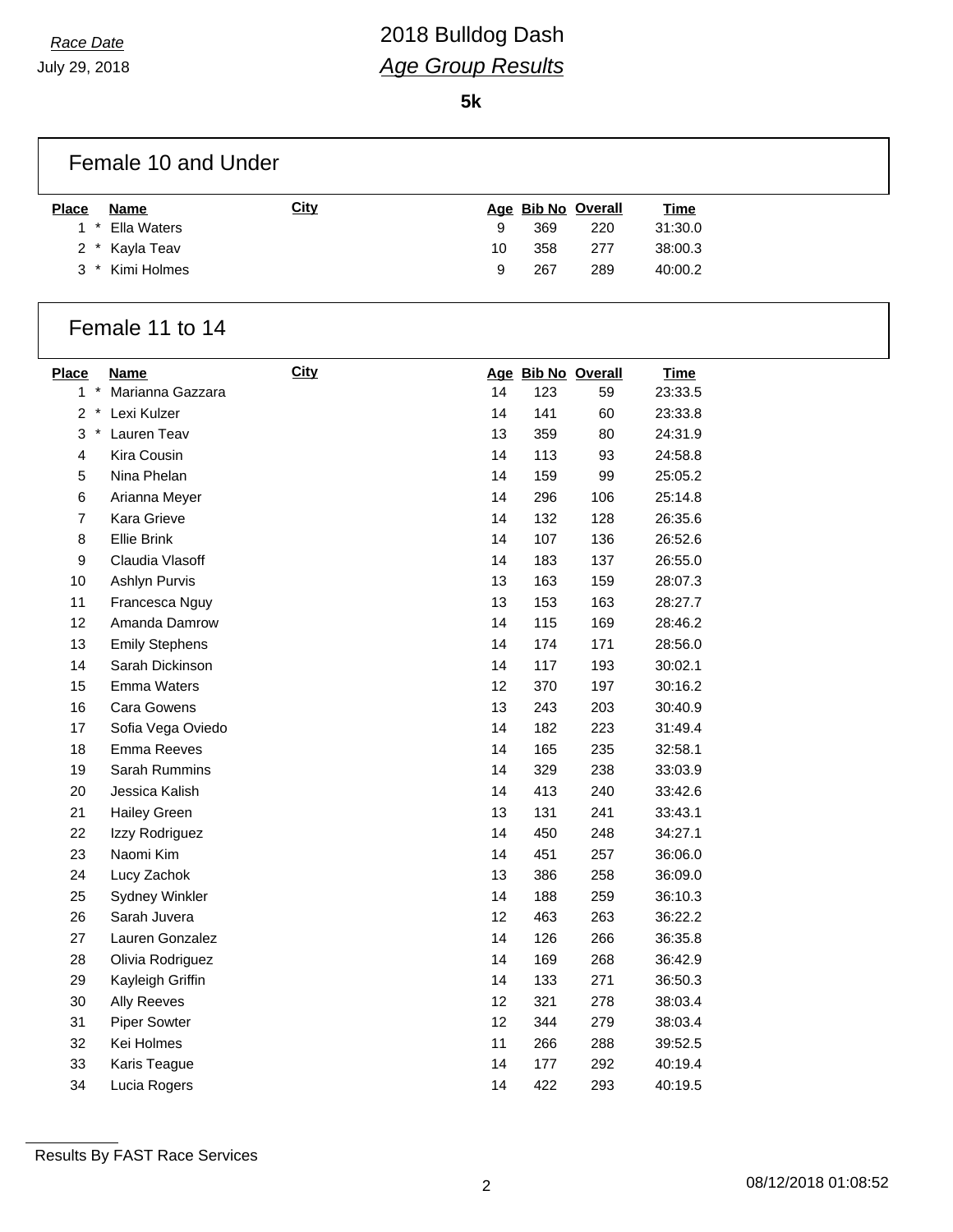# *Race Date* 2018 Bulldog Dash *Age Group Results*

**5k**

Female 11 to 14

| <b>Place</b> | Name          | <u>City</u> |    |     | Age Bib No Overall | <u>Time</u> |
|--------------|---------------|-------------|----|-----|--------------------|-------------|
| 35           | Mvla Gift     |             | 14 | 241 | 298                | 41:46.6     |
| 36           | Amanda Juvera |             | 12 | 462 | 302                | 43:16.5     |

### Female 15 to 19

| Place                        | Name                    | City |    | Age Bib No Overall |     | <b>Time</b> |
|------------------------------|-------------------------|------|----|--------------------|-----|-------------|
| $\pmb{\ast}$<br>$\mathbf{1}$ | Hannah Priest           |      | 18 | 162                | 18  | 20:39.4     |
| $\overline{2}$<br>$\ast$     | Erica Hambacker         |      | 17 | 442                | 24  | 21:25.2     |
| $\ast$<br>3                  | Abigail Snyder          |      | 16 | 172                | 29  | 21:38.3     |
| 4                            | Caroline Ursprung       |      | 17 | 180                | 32  | 21:44.5     |
| 5                            | Kristen Wischmeier      |      | 16 | 189                | 41  | 22:42.4     |
| 6                            | Reese Robertson         |      | 15 | 167                | 48  | 22:58.0     |
| $\overline{7}$               | Samantha Briggs         |      | 16 | 106                | 57  | 23:29.3     |
| 8                            | Rilyn Wagner            |      | 15 | 184                | 68  | 23:54.2     |
| 9                            | Savannah Chernetsky     |      | 16 | 110                | 76  | 24:22.4     |
| 10                           | Mackenzie Cousin        |      | 16 | 114                | 81  | 24:35.0     |
| 11                           | <b>Madeline Busse</b>   |      | 15 | 200                | 88  | 24:42.2     |
| 12                           | Cristina Adams          |      | 17 | 101                | 98  | 25:04.5     |
| 13                           | Hannah Dupree           |      | 15 | 120                | 100 | 25:05.5     |
| 14                           | Sarah Jane Lynskey      |      | 17 | 146                | 102 | 25:08.7     |
| 15                           | Hannah Jones            |      | 16 | 275                | 103 | 25:11.0     |
| 16                           | Leighton Blackburn      |      | 17 | 105                | 104 | 25:12.0     |
| 17                           | Annabel Fogarty         |      | 17 | 122                | 105 | 25:12.0     |
| 18                           | Sarah Jone              |      | 17 | 139                | 111 | 25:27.3     |
| 19                           | Maya Barfield           |      | 15 | 104                | 133 | 26:38.9     |
| 20                           | <b>Ellie Wilkins</b>    |      | 16 | 186                | 138 | 26:57.1     |
| 21                           | Sydney Jones            |      | 17 | 140                | 143 | 27:11.0     |
| 22                           | Madeline Quinn          |      | 18 | 164                | 148 | 27:22.8     |
| 23                           | Kellyn Posey            |      | 15 | 160                | 155 | 27:50.1     |
| 24                           | Caroline Brown          |      | 16 | 108                | 177 | 29:05.0     |
| 25                           | Ashley Vasquez-Arbelaez |      | 17 | 367                | 184 | 29:39.5     |
| 26                           | Alexa Wilson            |      | 17 | 187                | 187 | 29:51.7     |
| 27                           | Sarah Stephenson        |      | 16 | 401                | 188 | 29:52.8     |
| 28                           | Lillian Creamer         |      | 15 | 208                | 192 | 29:58.2     |
| 29                           | Abigail Joo             |      | 15 | 277                | 196 | 30:16.1     |
| 30                           | <b>Brianna Stokes</b>   |      | 16 | 346                | 207 | 30:48.1     |
| 31                           | <b>Kennedy Primus</b>   |      | 16 | 415                | 215 | 31:13.3     |
| 32                           | Diya Gidwoni            |      | 16 | 414                | 231 | 32:38.3     |
| 33                           | Ashleigh Smith          |      | 15 | 338                | 234 | 32:53.1     |
| 34                           | Grace Forren            |      | 18 | 235                | 237 | 32:59.2     |
| 35                           | Claire Owen             |      | 15 | 156                | 242 | 33:43.1     |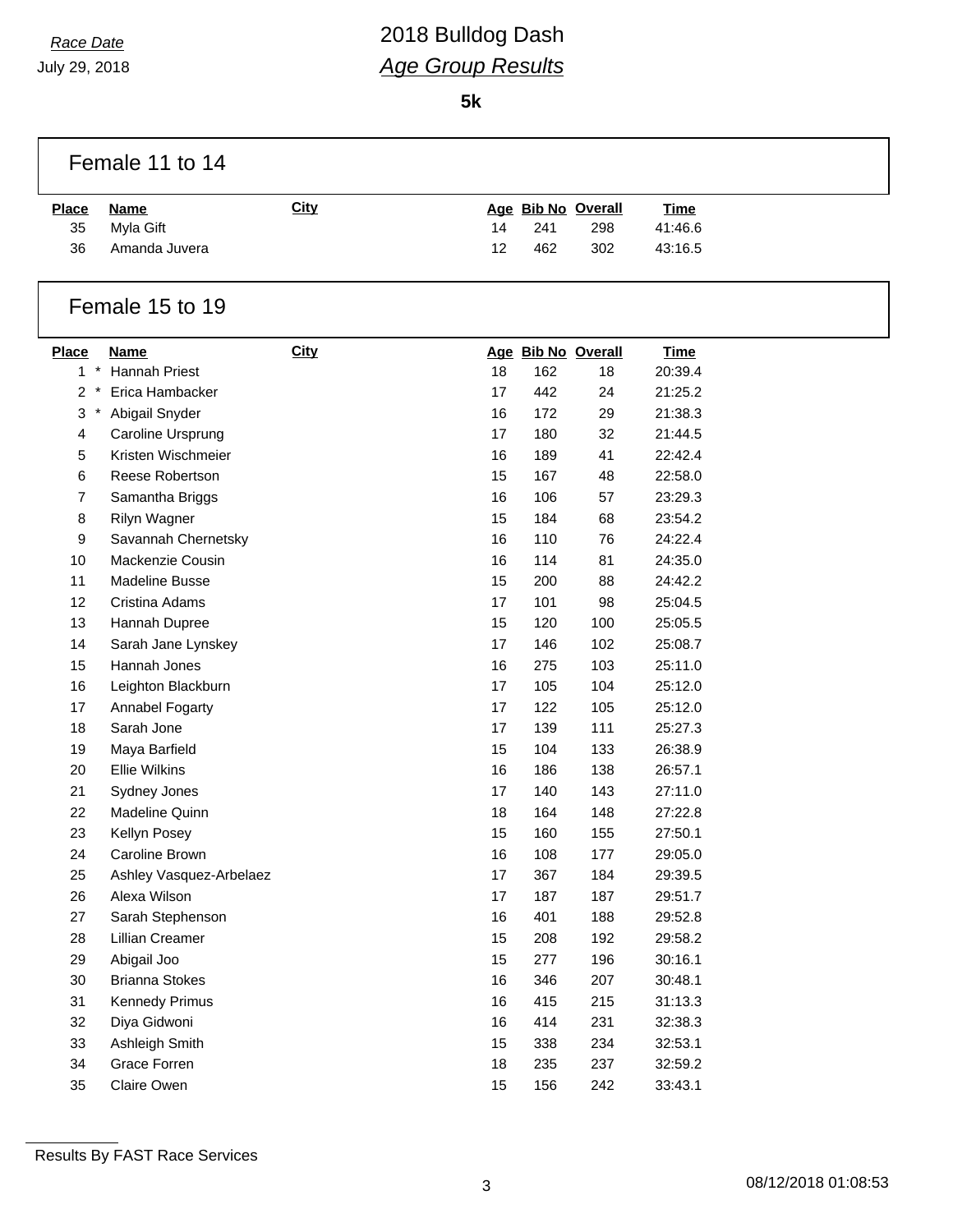## *Race Date* 2018 Bulldog Dash *Age Group Results*

**5k**

| Female 15 to 19                 |             |                                   |
|---------------------------------|-------------|-----------------------------------|
| <b>Place</b><br><b>Name</b>     | <b>City</b> | Age Bib No Overall<br><b>Time</b> |
| <b>Emily Gibbs</b><br>36        |             | 15<br>124<br>244<br>33:54.6       |
| 37<br><b>Kate Keres</b>         |             | 15<br>464<br>254<br>35:51.0       |
| Kaya Holmes<br>38               |             | 15<br>135<br>265<br>36:34.4       |
| <b>Camree Noblit</b><br>39      |             | 269<br>36:44.4<br>15<br>304       |
| Sarah Mohammad<br>40            |             | 411<br>274<br>15<br>37:44.8       |
| Female 20 to 24                 |             |                                   |
| <b>Place</b><br><b>Name</b>     | <b>City</b> | Age Bib No Overall<br><b>Time</b> |
| 1 * Meaghan Powell              |             | 22<br>312<br>153<br>27:41.4       |
| 2 * Simran Gidwani              |             | 21<br>125<br>232<br>32:38.5       |
| 3<br>Molly Harrington           |             | 251<br>24<br>249<br>34:32.7       |
| <b>Ariel Stone</b><br>4         |             | 347<br>23<br>290<br>40:17.8       |
| Female 25 to 29                 |             |                                   |
| <b>Place</b><br><b>Name</b>     | City        | Age Bib No Overall<br><b>Time</b> |
| 1 * Cassy Hauth                 |             | 429<br>26<br>86<br>24:38.2        |
| Female 30 to 34                 |             |                                   |
| <b>Place</b><br><b>Name</b>     | <b>City</b> | Age Bib No Overall<br><b>Time</b> |
| 1 * Michelle Hill               |             | 259<br>216<br>31:13.7<br>31       |
| 2 * Ashley Swilley              |             | 355<br>218<br>34<br>31:25.9       |
| Female 35 to 39                 |             |                                   |
| <b>Place</b><br><b>Name</b>     | <b>City</b> | Age Bib No Overall<br><b>Time</b> |
| $1 *$<br>Yolanda Sanchez        |             | 332<br>38<br>28<br>21:36.4        |
| $\overline{2}$<br>Jennifer Pahi |             | 35<br>405<br>67<br>23:52.8        |
| Natalie Yarnell<br>3            |             | 38<br>384<br>204<br>30:42.1       |
| 4<br>Lori Collett               |             | 32:21.1<br>36<br>434<br>229       |
| Amanda Reding<br>5              |             | 38<br>320<br>239<br>33:18.9       |
| Chelsea Means<br>6              |             | 33:59.1<br>36<br>294<br>245       |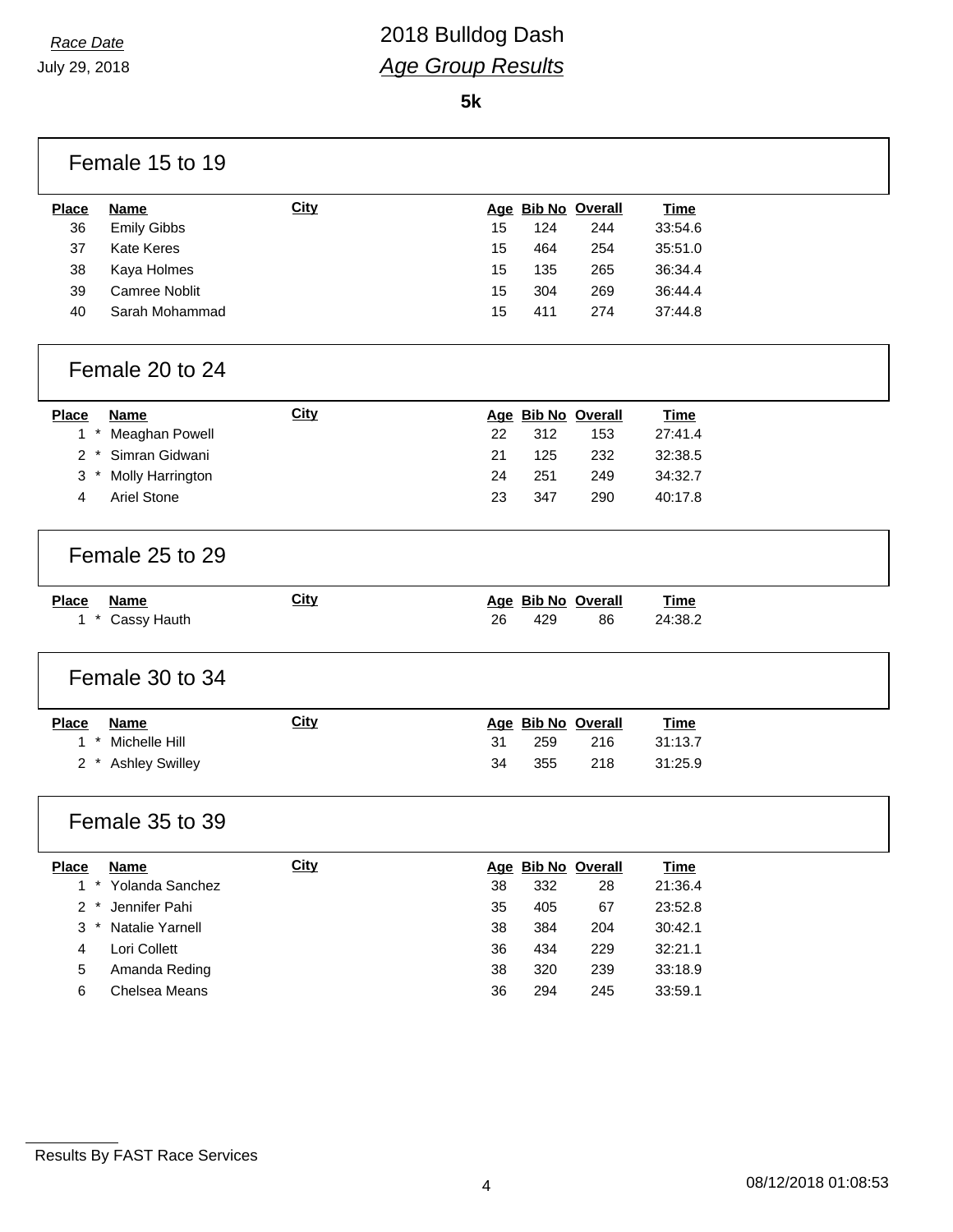**5k**

|                   | Female 40 to 44         |             |    |     |                    |         |
|-------------------|-------------------------|-------------|----|-----|--------------------|---------|
| <b>Place</b>      | Name                    | <b>City</b> |    |     | Age Bib No Overall | Time    |
| 1                 | <b>Molly MacNichols</b> |             | 44 | 287 | 62                 | 23:43.6 |
| 2                 | <b>Claudia Corrales</b> |             | 43 | 205 | 82                 | 24:35.5 |
| 3<br>$^\ast$      | Monica Mau              |             | 42 | 290 | 84                 | 24:37.6 |
| 4                 | Renae Waters            |             | 41 | 372 | 109                | 25:20.0 |
| 5                 | Heather Hagye           |             | 43 | 467 | 123                | 25:54.5 |
| 6                 | Gina Hermansen          |             | 44 | 257 | 126                | 26:26.1 |
| $\overline{7}$    | Katie Marino            |             | 40 | 288 | 141                | 27:00.2 |
| 8                 | Kelly Meyer             |             | 44 | 297 | 179                | 29:22.0 |
| 9                 | Kari Sorrels            |             | 41 | 342 | 221                | 31:30.3 |
| 10                | Yolanda Johnson         |             | 44 | 274 | 273                | 37:16.1 |
| 11                | Eunhee Choi             |             | 44 | 424 | 275                | 37:59.0 |
| $12 \overline{ }$ | Jen Davis               |             | 44 | 212 | 284                | 39:00.4 |
| 13                | Michelle Stone          |             | 42 | 349 | 294                | 40:46.0 |
|                   |                         |             |    |     |                    |         |

### Female 45 to 49

| <b>Place</b>        | Name                    | <b>City</b> | Age | <b>Bib No Overall</b> |     | <u>Time</u> |
|---------------------|-------------------------|-------------|-----|-----------------------|-----|-------------|
| 1<br>*              | Pamela Hammers          |             | 47  | 426                   | 61  | 23:37.2     |
| $\overline{2}$<br>* | Melissa Forster Green   |             | 46  | 237                   | 134 | 26:39.3     |
| 3<br>*              | <b>Christine Brink</b>  |             | 48  | 196                   | 156 | 27:54.6     |
| 4                   | Corinna Albee           |             | 49  | 191                   | 157 | 27:56.6     |
| 5                   | Sandra Gazzara          |             | 46  | 440                   | 181 | 29:25.4     |
| 6                   | Jennifer Grieve         |             | 45  | 248                   | 186 | 29:45.7     |
| 7                   | Elizabeth Todd          |             | 45  | 365                   | 189 | 29:56.4     |
| 8                   | Stacey Dickinson        |             | 45  | 222                   | 195 | 30:13.0     |
| 9                   | Jennifer Dent           |             | 46  | 469                   | 199 | 30:28.9     |
| 10                  | Andrea Priest           |             | 46  | 314                   | 205 | 30:46.9     |
| 11                  | Marla Buie              |             | 48  | 199                   | 211 | 30:59.1     |
| 12 <sup>2</sup>     | Shanda Crosby           |             | 48  | 209                   | 213 | 31:02.0     |
| 13                  | Monic Fernandez         |             | 49  | 410                   | 227 | 32:02.5     |
| 14                  | <b>Shawnessy Finnie</b> |             | 47  | 234                   | 243 | 33:44.3     |
| 15                  | <b>Beth Dempsey</b>     |             | 47  | 214                   | 252 | 35:07.5     |
| 16                  | Lisa Garland            |             | 45  | 238                   | 264 | 36:26.6     |

### Female 50 to 54

| <b>Place</b> | Name                      | <u>City</u> |    |     | Age Bib No Overall | <u>Time</u> |
|--------------|---------------------------|-------------|----|-----|--------------------|-------------|
|              | 1 * Sandra Temesio        |             | 51 | 360 | 120                | 25:50.2     |
|              | 2 * Francy Rodriguez      |             | 53 | 326 | 144                | 27:11.8     |
|              | 3 <sup>*</sup> Jenn Cofer |             | 52 | 203 | 225                | 31:56.6     |

Results By FAST Race Services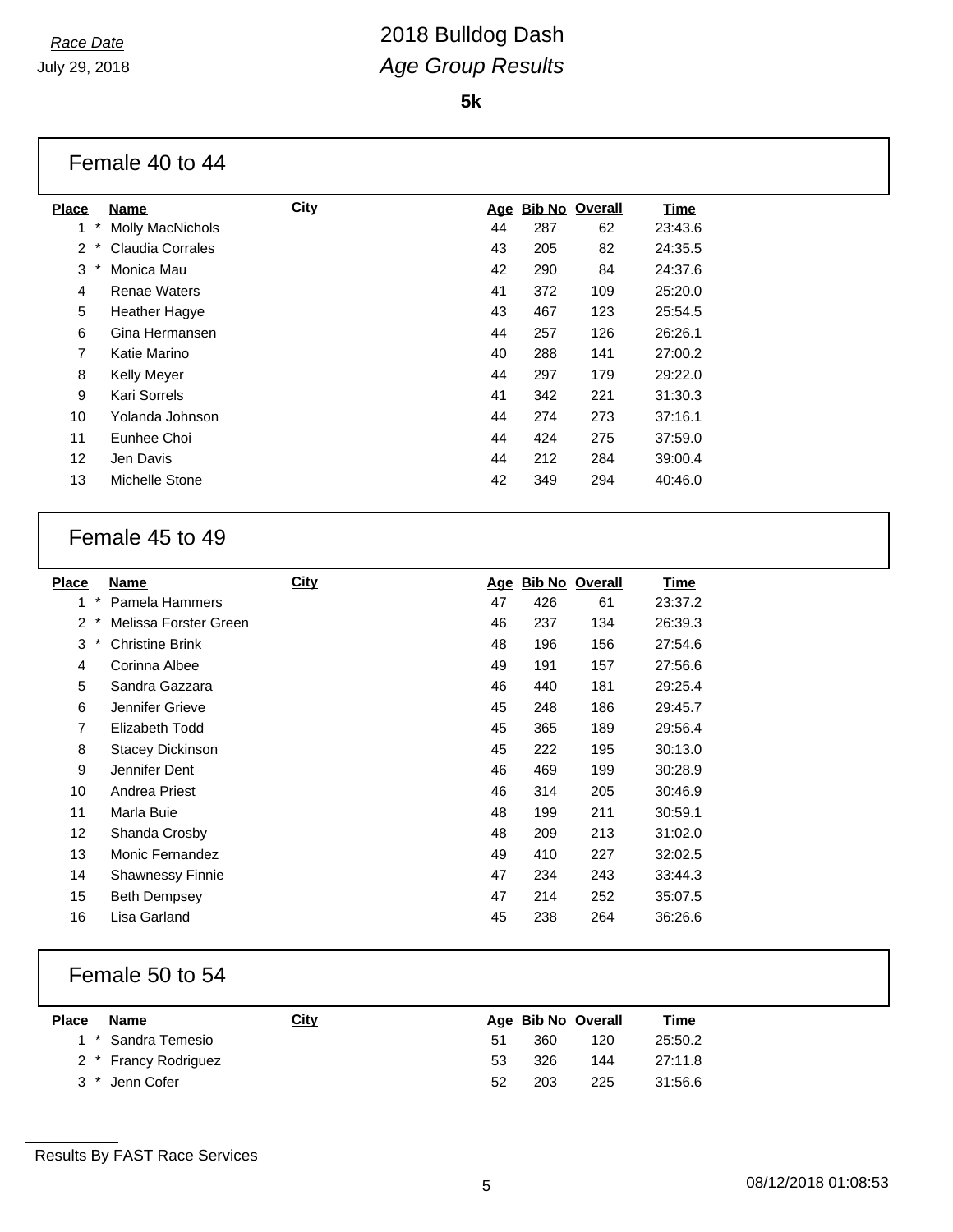**5k**

|                            | Female 50 to 54                    |             |    |     |                    |             |  |
|----------------------------|------------------------------------|-------------|----|-----|--------------------|-------------|--|
| <b>Place</b>               | Name                               | <b>City</b> |    |     | Age Bib No Overall | <b>Time</b> |  |
| 4                          | Paige Benoit                       |             | 52 | 430 | 233                | 32:46.1     |  |
| 5                          | Kim Klir                           |             | 53 | 283 | 283                | 38:57.4     |  |
| 6                          | <b>Teresa Willis</b>               |             | 50 | 377 | 295                | 40:59.8     |  |
| $\overline{7}$             | Barbara Johnson                    |             | 54 | 461 | 300                | 42:34.9     |  |
| 8                          | Lori Coppedge                      |             | 53 | 460 | 301                | 42:52.5     |  |
| 9                          | Carolyn Renner                     |             | 54 | 323 | 312                | 52:24.8     |  |
|                            | Female 55 to 59                    |             |    |     |                    |             |  |
| <b>Place</b>               | <b>Name</b>                        | <b>City</b> |    |     | Age Bib No Overall | <b>Time</b> |  |
| $1*$                       | Sonya Montgomery                   |             | 55 | 300 | 108                | 25:18.9     |  |
| $\overline{2}$<br>$^\star$ | Rebecca Roy                        |             | 55 | 328 | 113                | 25:30.2     |  |
| 3                          | $\star$<br>Connie Piecuch          |             | 59 | 308 | 175                | 29:00.4     |  |
| 4                          | Lenetta Heiland                    |             | 55 | 256 | 200                | 30:30.7     |  |
| 5                          | Diana Stillwagon                   |             | 57 | 345 | 253                | 35:15.1     |  |
| 6                          | Sheila Sandgren                    |             | 56 | 333 | 267                | 36:41.4     |  |
| $\overline{7}$             | Janie Cowan                        |             | 58 | 206 | 307                | 45:16.0     |  |
| 8                          | Lucina Littig                      |             | 55 | 286 | 309                | 45:29.7     |  |
|                            | Female 60 to 64                    |             |    |     |                    |             |  |
| <b>Place</b>               | <b>Name</b>                        | <b>City</b> |    |     | Age Bib No Overall | <b>Time</b> |  |
| $1*$                       | <b>Betty Songer</b>                |             | 63 | 340 | 149                | 27:24.6     |  |
| $\mathbf{2}$               | <b>Heather Condron</b><br>$^\star$ |             | 61 | 407 | 261                | 36:20.0     |  |
| $3^*$                      | <b>Sherry Kemp</b>                 |             | 64 | 279 | 270                | 36:44.6     |  |
|                            | Female 65 to 69                    |             |    |     |                    |             |  |
| <b>Place</b>               | Name                               | <b>City</b> |    |     | Age Bib No Overall | <b>Time</b> |  |
| 1                          | Deborah Williams                   |             | 65 | 375 | 124                | 25:57.1     |  |
| $\overline{2}$             | Anna Purcella-Doll                 |             | 65 | 318 | 255                | 36:01.0     |  |
| $3*$                       | Shari Lunsford                     |             | 67 | 458 | 297                | 41:07.0     |  |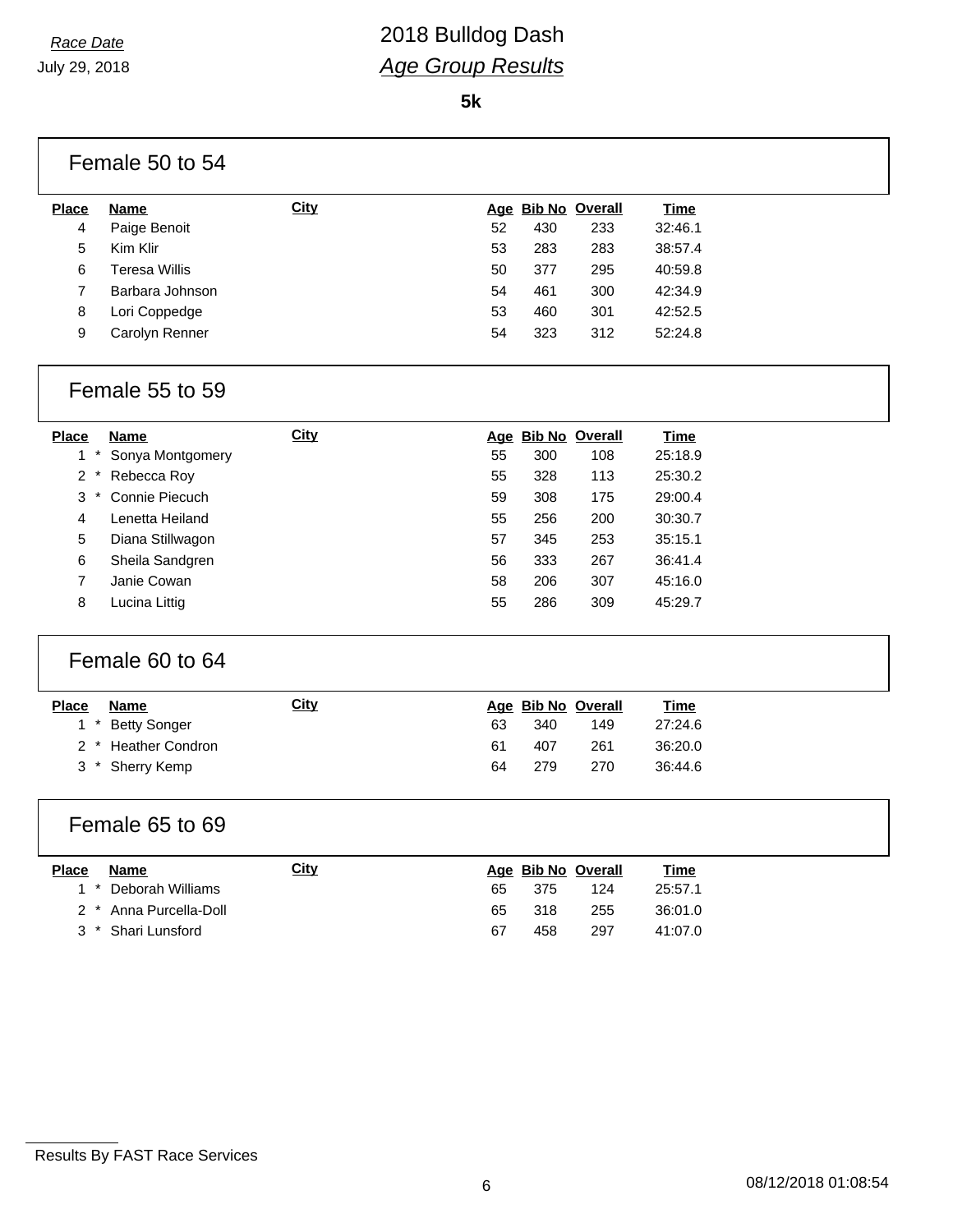## *Race Date* 2018 Bulldog Dash *Age Group Results*

**5k**

|              | Male Open Winners           |             |                    |         |
|--------------|-----------------------------|-------------|--------------------|---------|
| <b>Place</b> | Name                        | <b>City</b> | Age Bib No Overall | Time    |
|              | Jack Hillenbrand            |             | 260<br>23<br>1.    | 16:17.0 |
|              | <b>Male Masters Winners</b> |             |                    |         |
| <b>Place</b> | Name                        | <b>City</b> | Age Bib No Overall | Time    |
|              | Eric Green                  |             | 245<br>10<br>42    | 19:07.9 |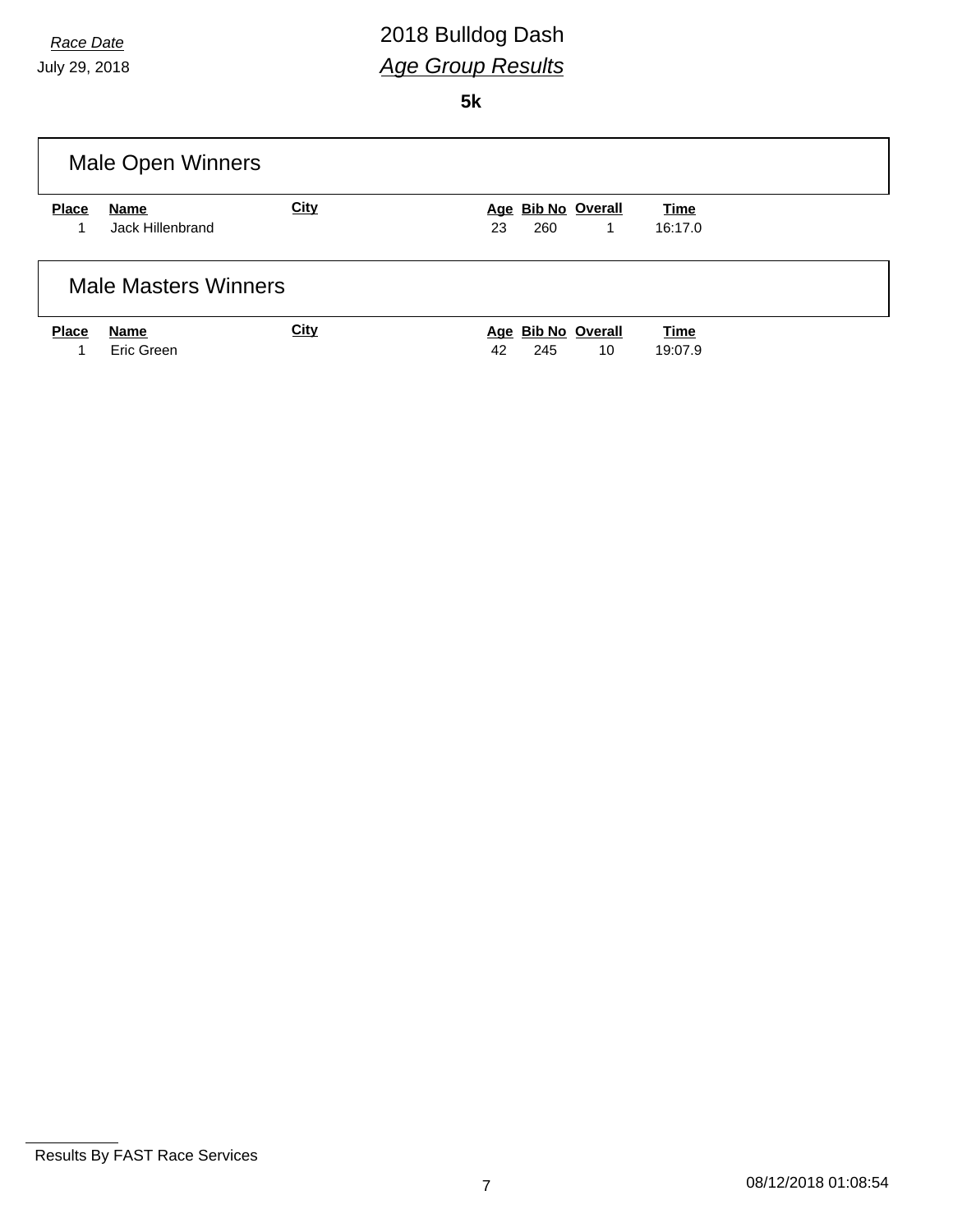**5k**

|               | Male 10 and Under |      |    |     |                    |         |  |
|---------------|-------------------|------|----|-----|--------------------|---------|--|
| <b>Place</b>  | Name              | City |    |     | Age Bib No Overall | Time    |  |
|               | Haydn Hermansen   |      | 10 | 258 | 54                 | 23:19.8 |  |
| $\mathcal{P}$ | Ellis Johnson     |      | 10 | 270 | 94                 | 25:00.9 |  |
| 3             | Nolan Denbrok     |      | 9  | 215 | 95                 | 25:01.0 |  |
| 4             | Maddox Johnson    |      | 9  | 272 | 161                | 28:27.2 |  |
| 5             | David Zachok      |      | 10 | 385 | 226                | 31:57.4 |  |
| 6             | Di Keres          |      | 9  | 466 | 308                | 45:25.1 |  |
|               |                   |      |    |     |                    |         |  |

## Male 11 to 14

| <b>Place</b>   |         | Name                   | <b>City</b> |    | Age Bib No Overall |     | <b>Time</b> |
|----------------|---------|------------------------|-------------|----|--------------------|-----|-------------|
| 1              | $\star$ | Yianni Pothoulakis     |             | 14 | 310                | 12  | 19:54.0     |
| $\overline{c}$ | $\ast$  | <b>Matthew Drane</b>   |             | 14 | 118                | 15  | 20:24.3     |
| 3              | $\ast$  | <b>William Collett</b> |             | 14 | 433                | 23  | 21:22.6     |
| 4              |         | Michael Clifford       |             | 14 | 111                | 44  | 22:50.6     |
| 5              |         | Diego Rodriguez        |             | 13 | 425                | 46  | 22:55.4     |
| 6              |         | Nicholas Maurice       |             | 13 | 448                | 50  | 23:06.9     |
| $\overline{7}$ |         | <b>Daniel Sorrels</b>  |             | 14 | 173                | 51  | 23:07.2     |
| 8              |         | Daniel Mok             |             | 14 | 150                | 58  | 23:33.5     |
| 9              |         | Eli Green              |             | 14 | 130                | 69  | 23:55.0     |
| 10             |         | <b>Tristan Denbrok</b> |             | 13 | 217                | 71  | 23:59.1     |
| 11             |         | <b>Brody Lex</b>       |             | 14 | 145                | 73  | 24:10.1     |
| 12             |         | Lake Coppedge          |             | 14 | 112                | 78  | 24:29.0     |
| 13             |         | Owen Johnson           |             | 14 | 273                | 107 | 25:18.6     |
| 14             |         | Jon Caiazzo            |             | 14 | 418                | 112 | 25:28.8     |
| 15             |         | Carter Obermeyer       |             | 12 | 404                | 115 | 25:33.9     |
| 16             |         | Nathan Ortolano        |             | 14 | 306                | 117 | 25:45.7     |
| 17             |         | Justin Schymanski      |             | 14 | 170                | 130 | 26:36.4     |
| 18             |         | <b>Emery Hagye</b>     |             | 14 | 468                | 139 | 26:58.2     |
| 19             |         | Henry Murphy           |             | 14 | 152                | 146 | 27:13.7     |
| 20             |         | Lonnie White           |             | 14 | 436                | 165 | 28:35.0     |
| 21             |         | <b>Andrew Grothe</b>   |             | 14 | 134                | 166 | 28:38.8     |
| 22             |         | Langston Denning       |             | 14 | 116                | 174 | 28:58.8     |
| 23             |         | <b>Jack Keres</b>      |             | 12 | 465                | 176 | 29:04.9     |
| 24             |         | John Dickinson         |             | 11 | 220                | 194 | 30:05.0     |
| 25             |         | Davis Hatcher          |             | 12 | 254                | 202 | 30:38.0     |
| 26             |         | Will Maron             |             | 13 | 449                | 212 | 30:59.5     |
| 27             |         | lan Johnson            |             | 14 | 138                | 250 | 34:52.7     |
| 28             |         | Luke Feldman           |             | 11 | 232                | 251 | 34:55.1     |
| 29             |         | Josh Wark              |             | 11 | 368                | 256 | 36:02.4     |
| 30             |         | Jonah Slovensky        |             | 14 | 335                | 304 | 43:43.6     |
| 31             |         | Matthew Slovensky      |             | 11 | 336                | 305 | 44:42.2     |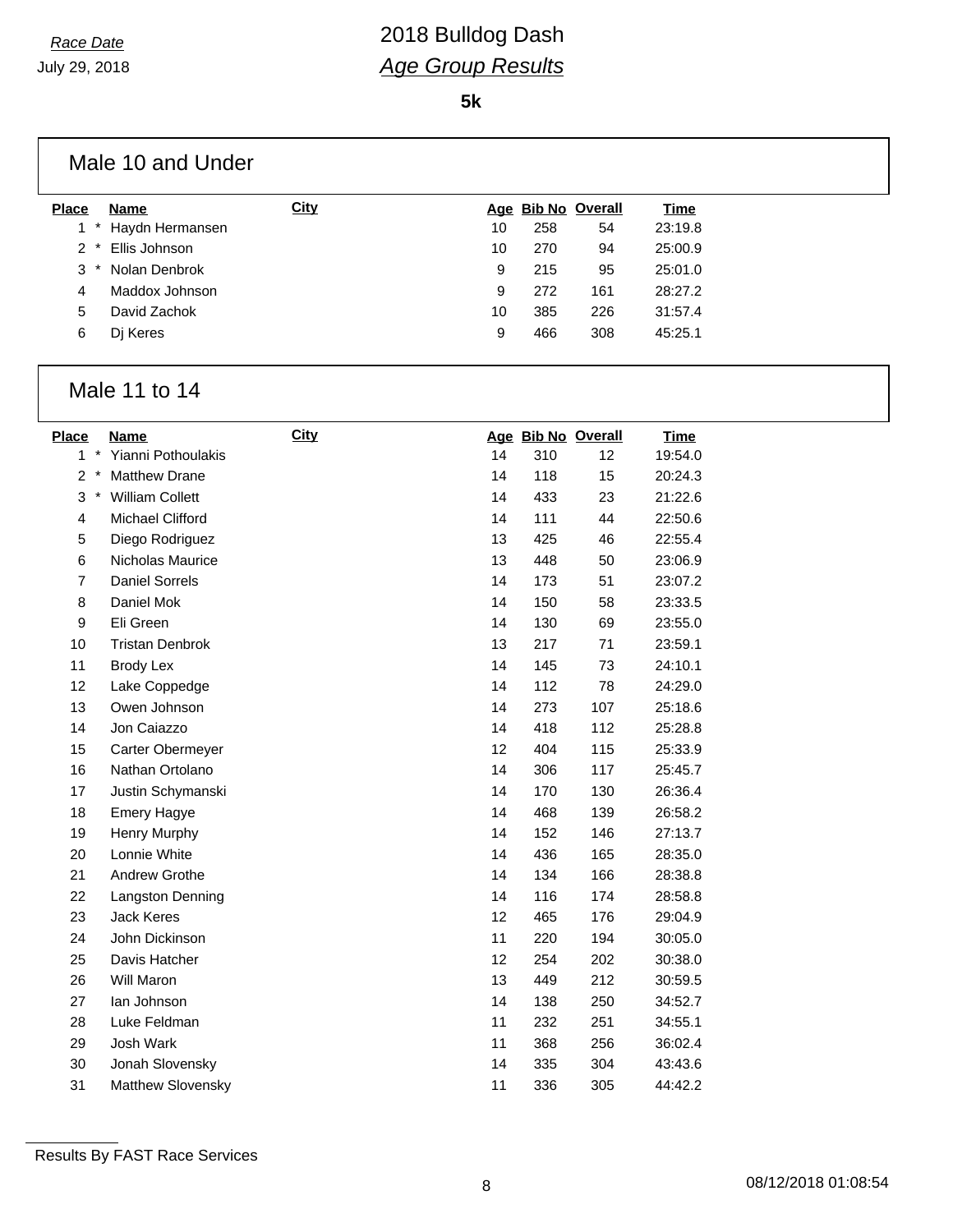# *Race Date* 2018 Bulldog Dash *Age Group Results*

**5k**

|                              | Male 11 to 14            |             |    |     |                    |             |
|------------------------------|--------------------------|-------------|----|-----|--------------------|-------------|
| <b>Place</b>                 | <b>Name</b>              | <b>City</b> |    |     | Age Bib No Overall | <b>Time</b> |
| 32                           | Samuel Busse             |             | 11 | 447 | 306                | 45:13.7     |
|                              | Male 15 to 19            |             |    |     |                    |             |
| <b>Place</b>                 | <b>Name</b>              | <b>City</b> |    |     | Age Bib No Overall | <b>Time</b> |
| $\pmb{\ast}$<br>$\mathbf{1}$ | Super-Stephen Pipes      |             | 18 | 421 | 2                  | 16:53.7     |
| $\overline{2}$               | Michael Maron            |             | 15 | 147 | 3                  | 16:55.7     |
| 3                            | <b>Carter Patton</b>     |             | 16 | 157 | 4                  | 17:44.5     |
| 4                            | <b>Jackson McClimans</b> |             | 17 | 148 | 5                  | 17:48.5     |
| 5                            | Roman Dzikowski          |             | 16 | 226 | 6                  | 17:58.9     |
| 6                            | Jack Wegmet              |             | 17 | 185 | 8                  | 18:35.0     |
| $\overline{7}$               | <b>Carter Holland</b>    |             | 19 | 261 | 9                  | 18:58.4     |
| 8                            | Josh Dryden              |             | 15 | 119 | 11                 | 19:20.9     |
| 9                            | Cole Hambacker           |             | 15 | 443 | 16                 | 20:35.4     |
| 10                           | Steven Vacha             |             | 15 | 181 | 17                 | 20:35.8     |
| 11                           | Jacob Teav               |             | 15 | 178 | 19                 | 20:55.1     |
| 12                           | Rohan Patwardhan         |             | 17 | 158 | 26                 | 21:32.7     |
| 13                           | <b>Harrison Greco</b>    |             | 16 | 129 | 27                 | 21:35.8     |
| 14                           | Sebastian Denbrok        |             | 19 | 216 | 30                 | 21:38.6     |
| 15                           | Eric Delgado             |             | 17 | 213 | 31                 | 21:38.9     |
| 16                           | <b>Brendan McCormack</b> |             | 17 | 149 | 33                 | 21:44.8     |
| 17                           | <b>Matthew Bak</b>       |             | 16 | 103 | 37                 | 22:21.3     |
| 18                           | Elijah Emmons            |             | 15 | 455 | 38                 | 22:21.5     |
| 19                           | <b>Matthew McCrary</b>   |             | 16 | 412 | 39                 | 22:22.4     |
| 20                           | Evan Johnson             |             | 15 | 137 | 40                 | 22:29.3     |
| 21                           | Colin Niersbach          |             | 15 | 155 | 42                 | 22:46.9     |
| 22                           | <b>Will Pontius</b>      |             | 15 | 435 | 43                 | 22:48.1     |
| 23                           | Jack Mraz                |             | 18 | 452 | 49                 | 23:03.7     |
| 24                           | <b>Ben Stracner</b>      |             | 16 | 446 | 52                 | 23:12.5     |
| 25                           | Christopher Brown        |             | 15 | 109 | 53                 | 23:13.8     |
| 26                           | Colby Niemann            |             | 15 | 154 | 55                 | 23:24.8     |
| 27                           | <b>Blair Greco</b>       |             | 18 | 128 | 63                 | 23:46.0     |
| 28                           | Daniel Huang             |             | 16 | 136 | 64                 | 23:50.5     |
| 29                           | Nick Rivord              |             | 15 | 166 | 72                 | 24:06.0     |
| 30                           | <b>Francis Littig</b>    |             | 19 | 285 | 74                 | 24:17.3     |
| 31                           | Ryan Slovensky           |             | 16 | 171 | 87                 | 24:40.5     |
| 32                           | Jake Sutton              |             | 15 | 351 | 91                 | 24:51.4     |
| 33                           | Nicholas Fattal          |             | 15 | 121 | 92                 | 24:56.2     |
| 34                           | Nicholas Tobon           |             | 16 | 363 | 96                 | 25:01.7     |
| 35                           | Suyouny Kwak             |             | 15 | 423 | 119                | 25:49.3     |
| 36                           | Spencer Afonso           |             | 15 | 102 | 129                | 26:36.3     |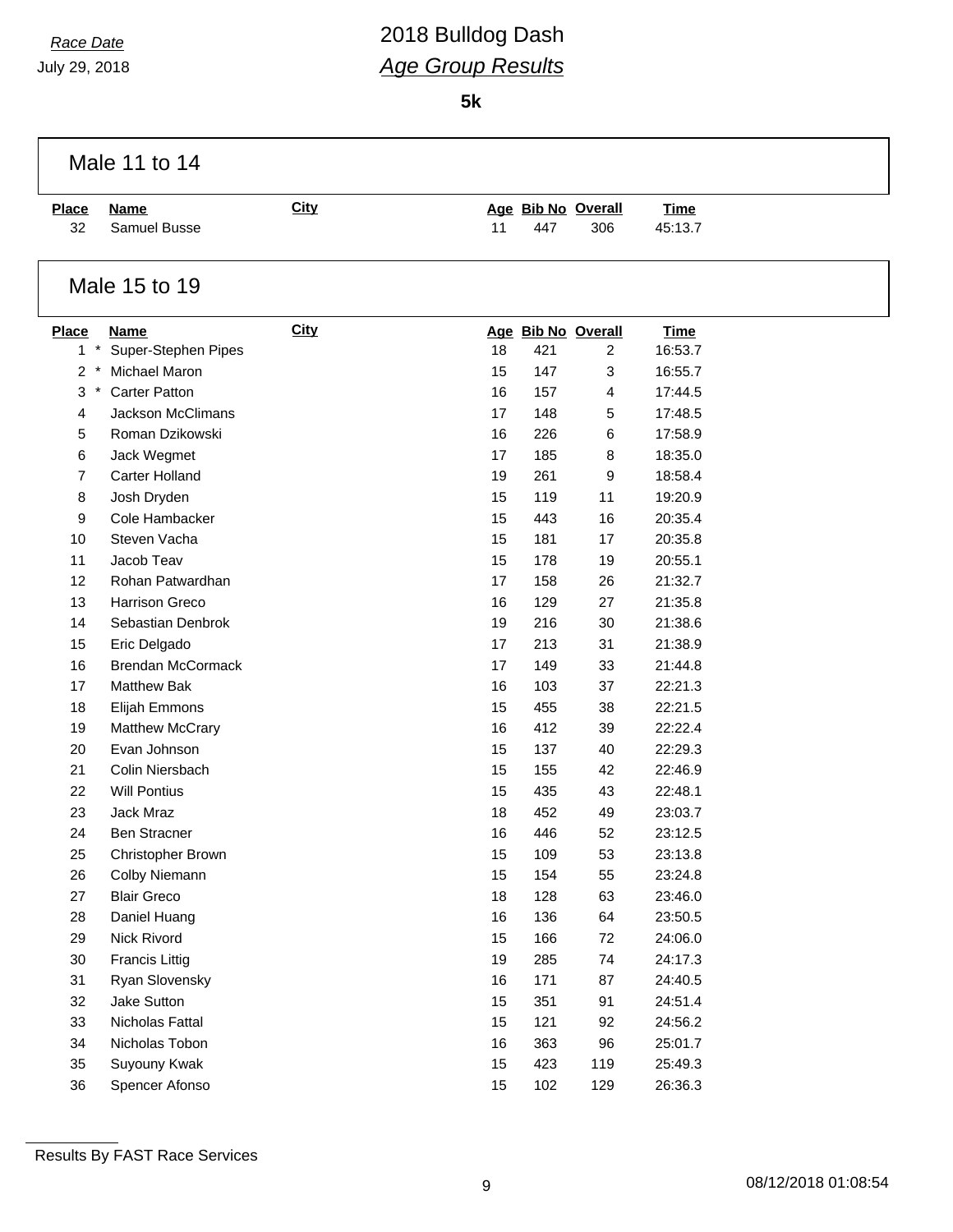**5k**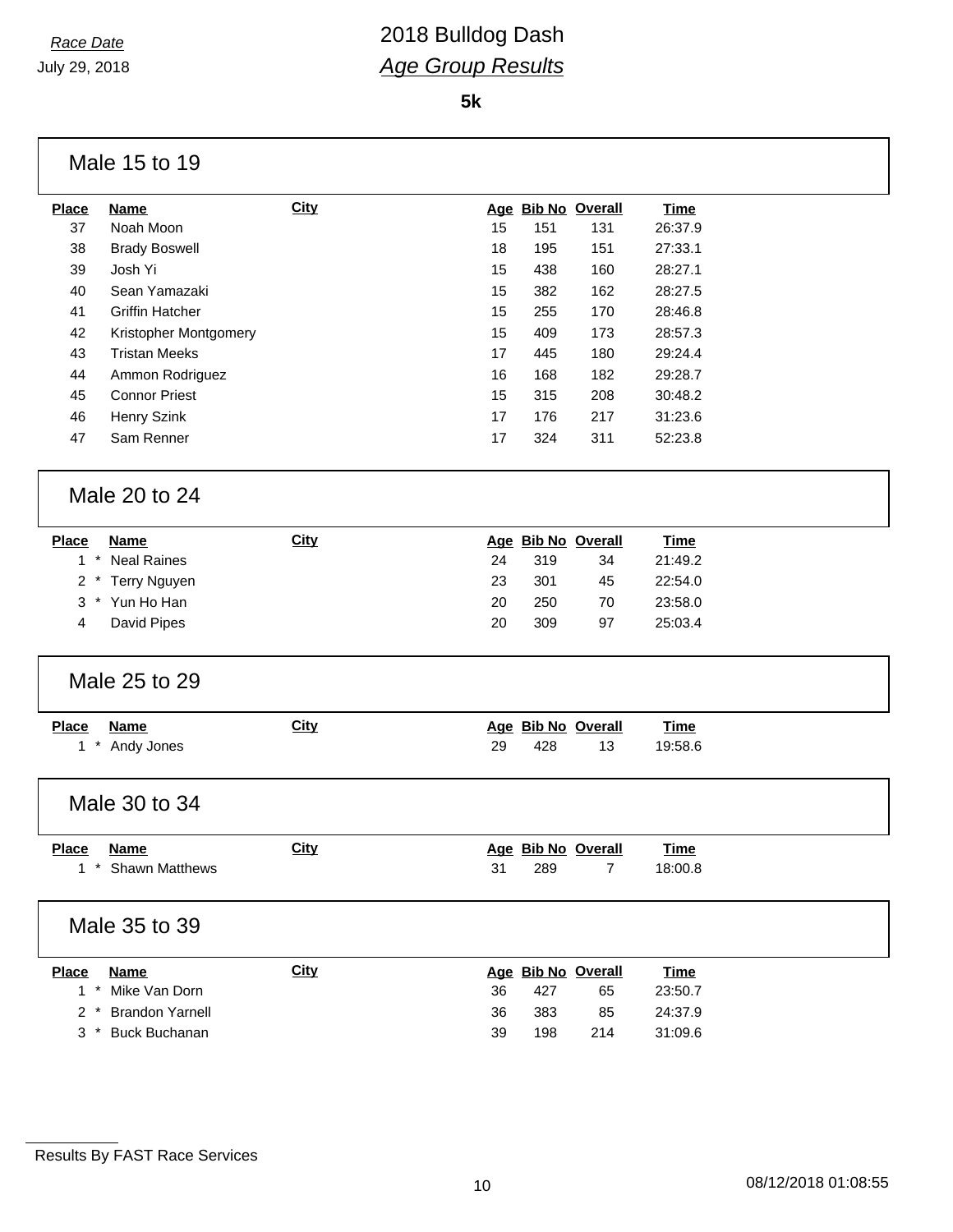**5k**

### Male 40 to 44

| <b>Place</b> | Name                | <b>City</b> |    | Age Bib No Overall |     | <b>Time</b> |
|--------------|---------------------|-------------|----|--------------------|-----|-------------|
|              | Jason Waters        |             | 42 | 371                | 47  | 22:55.5     |
| 2            | Jeddy Smith         |             | 41 | 470                | 56  | 23:25.1     |
| 3            | <b>Blaine Anaya</b> |             | 43 | 192                | 116 | 25:38.3     |
| 4            | <b>Ryan Sorrels</b> |             | 41 | 343                | 140 | 27:00.1     |
| 5            | <b>Brad Boswell</b> |             | 44 | 194                | 158 | 28:00.0     |
| 6            | Ryan Pahi           |             | 41 | 402                | 185 | 29:42.8     |
| 7            | Jonathan Miles      |             | 41 | 298                | 246 | 34:01.4     |
| 8            | Travis Kirby        |             | 43 | 454                | 280 | 38:08.5     |
| 9            | Nathan Williams     |             | 42 | 387                | 299 | 42:08.2     |
|              |                     |             |    |                    |     |             |

#### Male 45 to 49

| <b>Place</b>   | <b>Name</b>           | <b>City</b> | Age |     | <b>Bib No Overall</b> | <u>Time</u> |
|----------------|-----------------------|-------------|-----|-----|-----------------------|-------------|
| $\ast$<br>1    | Lee Johnson           |             | 45  | 271 | 25                    | 21:28.7     |
| 2<br>$\ast$    | Angel Carranza        |             | 46  | 201 | 75                    | 24:19.1     |
| 3<br>$\ast$    | Mike Slovensky        |             | 48  | 337 | 89                    | 24:45.7     |
| $\overline{4}$ | Mark Niemann          |             | 47  | 302 | 118                   | 25:46.6     |
| 5              | Alvin Todd            |             | 45  | 364 | 121                   | 25:50.9     |
| 6              | <b>Bryan Pfaff</b>    |             | 48  | 307 | 125                   | 26:16.6     |
| $\overline{7}$ | James Gift            |             | 47  | 240 | 135                   | 26:51.4     |
| 8              | Johnny Wilkins        |             | 48  | 373 | 145                   | 27:13.1     |
| 9              | James Mok             |             | 48  | 417 | 147                   | 27:20.0     |
| 10             | Juan Tobon            |             | 48  | 362 | 150                   | 27:32.9     |
| 11             | <b>Steve Proell</b>   |             | 46  | 317 | 154                   | 27:41.6     |
| 12             | Justin Green          |             | 45  | 246 | 167                   | 28:40.2     |
| 13             | Jeff Thornton         |             | 47  | 361 | 172                   | 28:56.9     |
| 14             | <b>Tim Dickey</b>     |             | 45  | 219 | 178                   | 29:20.3     |
| 15             | <b>Rich Niersbach</b> |             | 49  | 303 | 191                   | 29:57.0     |
| 16             | <b>Byron Holmes</b>   |             | 49  | 264 | 198                   | 30:22.8     |
| 17             | <b>Tom Priest</b>     |             | 46  | 316 | 206                   | 30:47.6     |
| 18             | Larry Stone           |             | 46  | 348 | 228                   | 32:16.2     |
| 19             | Steve Forren          |             | 45  | 236 | 236                   | 32:59.2     |
| 20             | Dustin Griffin        |             | 45  | 249 | 272                   | 36:53.2     |
| 21             | Mike Teav             |             | 49  | 408 | 276                   | 38:00.2     |
| 22             | Jason Davis           |             | 46  | 211 | 285                   | 39:00.5     |
| 23             | David Keres           |             | 46  | 406 | 286                   | 39:05.2     |
| 24             | Dorrin Johnson        |             | 49  | 439 | 287                   | 39:06.6     |
| 25             | <b>Art Gonzalez</b>   |             | 45  | 242 | 291                   | 40:19.0     |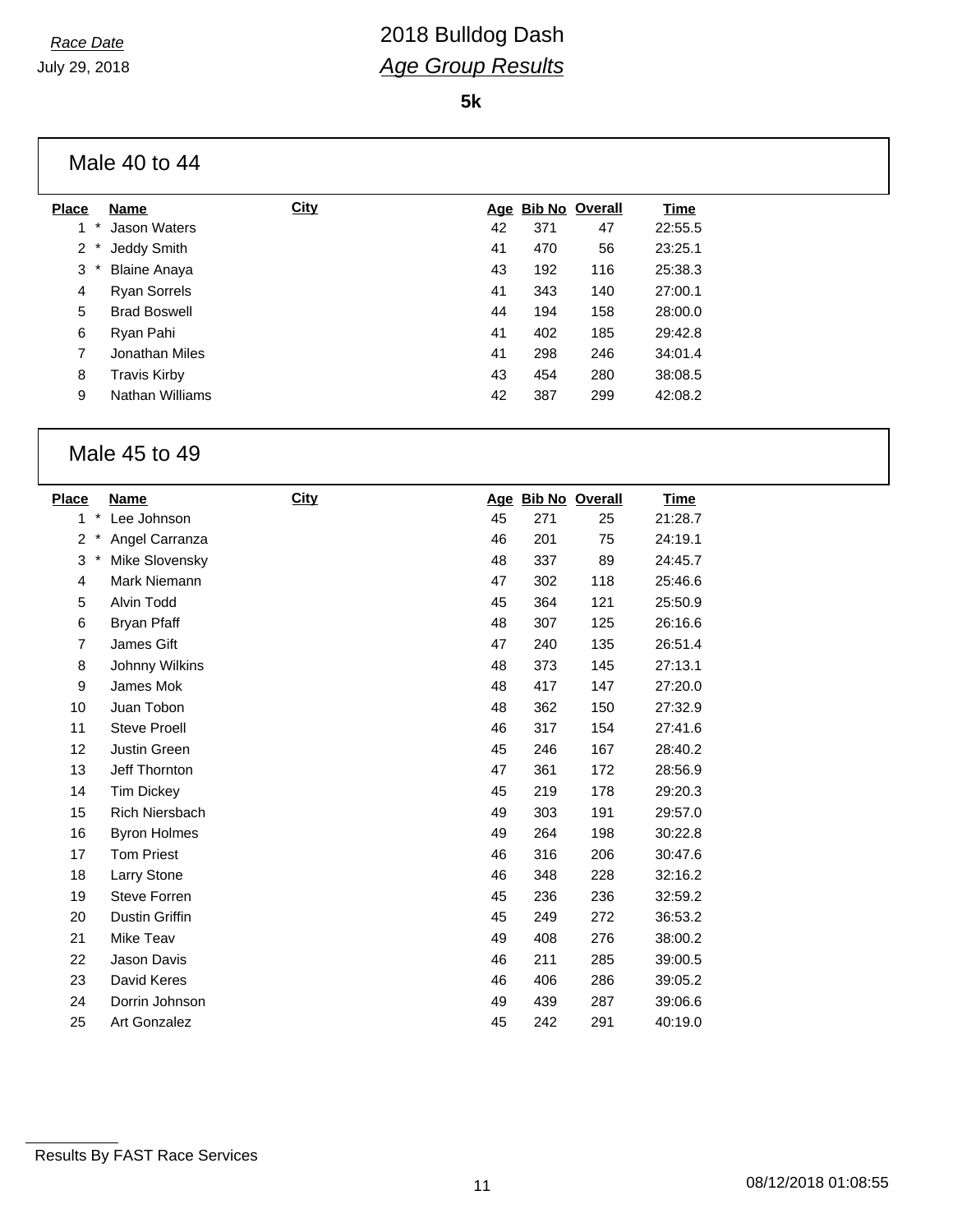**5k**

### Male 50 to 54

| <b>Place</b>    |   | Name                    | <b>City</b> | <u>Age</u> |     | <b>Bib No Overall</b> | Time    |
|-----------------|---|-------------------------|-------------|------------|-----|-----------------------|---------|
| 1               | * | <b>Andrew Fine</b>      |             | 51         | 233 | 21                    | 21:04.0 |
| $\overline{2}$  |   | Gerado Sanabria         |             | 54         | 330 | 35                    | 21:56.3 |
| 3               |   | David Ryan              |             | 52         | 444 | 36                    | 22:19.1 |
| 4               |   | Craig Wudi              |             | 51         | 380 | 83                    | 24:36.7 |
| 5               |   | <b>Todd Coppedge</b>    |             | 50         | 204 | 142                   | 27:00.4 |
| 6               |   | John Clough             |             | 54         | 403 | 152                   | 27:39.7 |
| $\overline{7}$  |   | <b>Kirk Harris</b>      |             | 50         | 253 | 164                   | 28:30.8 |
| 8               |   | Dave Szink              |             | 51         | 356 | 183                   | 29:34.4 |
| 9               |   | <b>Brian Granger</b>    |             | 51         | 244 | 201                   | 30:37.6 |
| 10              |   | Alan Johnson            |             | 53         | 268 | 209                   | 30:49.3 |
| 11              |   | John Gazzara            |             | 53         | 441 | 210                   | 30:56.0 |
| 12 <sup>2</sup> |   | <b>Patrick Easterly</b> |             | 50         | 227 | 219                   | 31:27.4 |
| 13              |   | <b>Patrick Sutton</b>   |             | 51         | 353 | 224                   | 31:52.5 |
| 14              |   | <b>Terry Bates</b>      |             | 50         | 453 | 281                   | 38:09.8 |
|                 |   |                         |             |            |     |                       |         |

### Male 55 to 59

| <b>Place</b>    | Name                  | <b>City</b> | Age |     | <b>Bib No Overall</b> | Time    |
|-----------------|-----------------------|-------------|-----|-----|-----------------------|---------|
| $^\ast$<br>1    | Michael Melnik        |             | 56  | 295 | 22                    | 21:16.6 |
| 2               | Scott Suggs           |             | 58  | 350 | 66                    | 23:52.0 |
| 3<br>$\ast$     | <b>Andrew Littig</b>  |             | 56  | 284 | 77                    | 24:23.3 |
| 4               | John Powell           |             | 56  | 311 | 101                   | 25:06.5 |
| 5               | Michael Edgett        |             | 56  | 228 | 110                   | 25:26.5 |
| 6               | Rob Lawrence          |             | 58  | 459 | 127                   | 26:31.1 |
| 7               | Michael Geren         |             | 59  | 239 | 132                   | 26:38.2 |
| 8               | Marc Holland          |             | 55  | 263 | 168                   | 28:45.4 |
| 9               | Michael Torrence      |             | 56  | 366 | 190                   | 29:56.8 |
| 10              | John Creamer          |             | 57  | 207 | 230                   | 32:23.0 |
| 11              | Thomas Harrington     |             | 55  | 252 | 247                   | 34:19.4 |
| 12 <sup>2</sup> | Jerome Wood           |             | 58  | 378 | 296                   | 41:05.6 |
| 13              | <b>Edward Denning</b> |             | 57  | 218 | 303                   | 43:39.5 |
| 14              | <b>Todd Renner</b>    |             | 56  | 325 | 310                   | 47:21.5 |

### Male 60 to 64

| <b>Place</b> | Name                | City |    | Age Bib No Overall |     | <u>Time</u> |
|--------------|---------------------|------|----|--------------------|-----|-------------|
|              | 1 * Yongjoo Kim     |      | 64 | 280                | 79  | 24:30.4     |
|              | 2 * Steven Rein     |      | 63 | 322                | 90  | 24:49.9     |
|              | 3 * Steve Dierckman |      | 63 | 223                | 114 | 25:33.1     |
|              | Kevin McEachron     |      | 60 | 292                | 122 | 25:53.9     |

Results By FAST Race Services